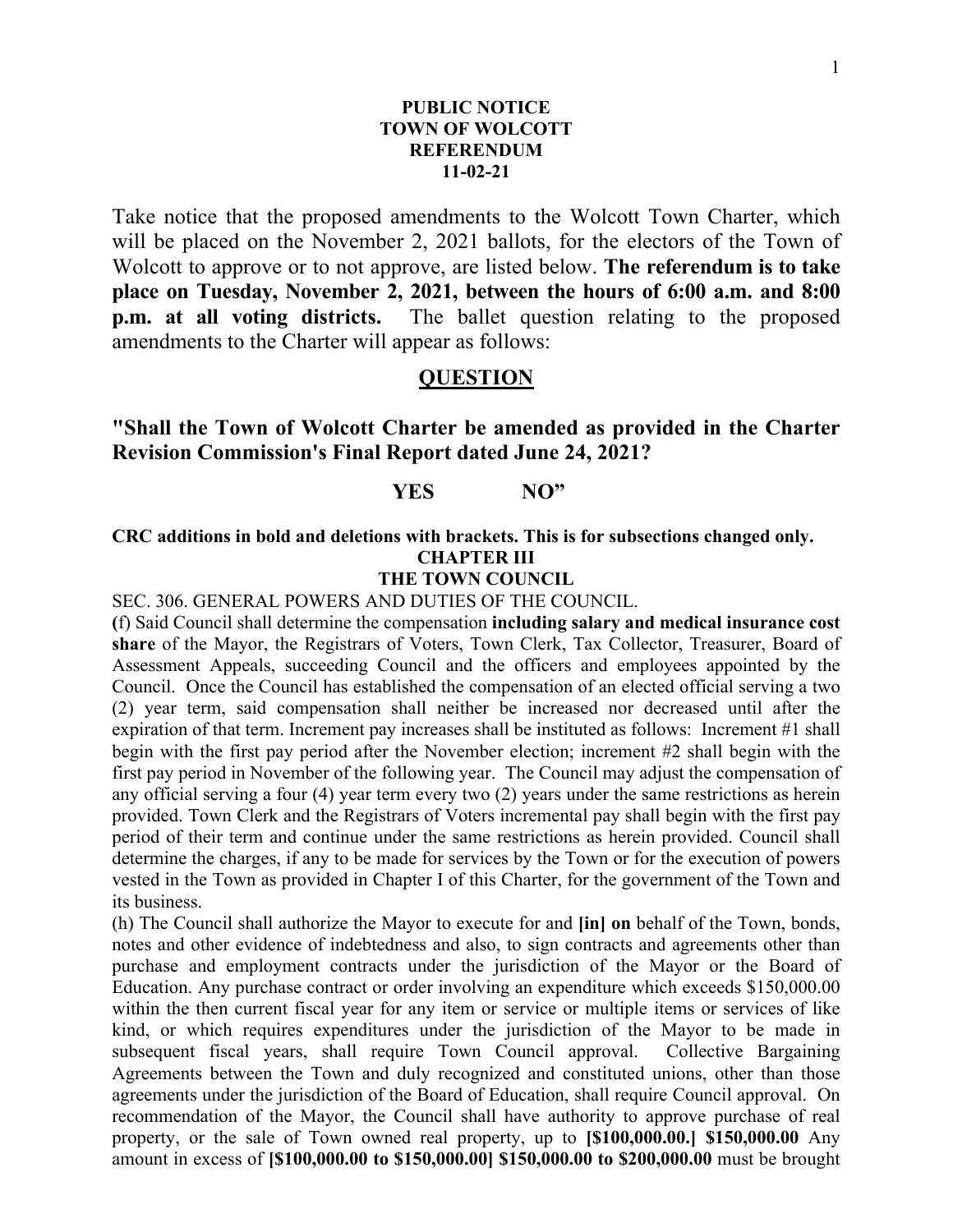to a Town Meeting. **Dollar amounts in this sub section shall be increased in five (5) years by ten (10)%.** Any amount in excess of this must be brought to a Town Referendum. However, it shall not be permissible under this provision for the Council to approve the purchase or sale of any contiguous pieces of real property within a two (2) year period, unless the purchase or sale of all real properties involved occurs simultaneously, in which case, the aggregate amount of all real properties involved shall be subject to the aforementioned dollar limitations.

(i) The Council shall have the power to remove for cause, after a hearing, any appointee made by the Council to any Board, Commission or Agency authorized under this Charter. **On any Board, Commission or Agency in which the Council has appointing authority, per this Charter, the Council shall fill any subsequent vacancy.**

(n) The Council shall nominate one or more of its members to represent the Town on the board of any organization or corporation, to which the Town has contributed more than **[five hundred dollars (\$500.00)] two thousand five hundred dollars (\$2,500.00.)** Such liaison(s) so appointed shall serve only as a channel or channels of communication back to the Council and shall have no voting power on said boards.

SEC. 307. ORDINANCES.

(a) At least one public hearing, notice of which shall be given at least five days in advance by publication **in summary** in a newspaper having a circulation in said Town and by posting a notice in a public place**[,] and a full publication on the towns website,** shall be held by the Council before any ordinance, including ordinances originating under Section 308 of this Charter shall be passed except an ordinance relating to the appointment or designation of officers, or to the Council or its procedure.

(d) Every ordinance, after passage, shall be given a serial number and be recorded by the Town Clerk in a book to be kept for that purpose which shall be properly indexed. The Council shall also submit a copy of each ordinance after passage to the Town Clerk and the various Boards and Departments involved. Within ten days after final passage, all ordinances shall be given **[one full publication] a summary** in a newspaper having circulation within the Town **[,] referring to the full publication posted on the town website.** Every ordinance, unless it shall specify a later date, shall become effective on the twenty-first day after such publication following its final passage, provided an ordinance stated to be a public emergency measure and stating the facts constituting such public emergency shall become effective immediately after such publication and no public hearing or notice of public hearing shall be required for any public emergency measure.

SEC. 309. POWER OF REFERENDUM

(b) The Power of Referendum may also be exercised by the affirmative vote of at least **seven [eight]** members of the Council present and voting.

## **CHAPTER IV**

## **BOARDS, COMMISSIONS AND DEPARTMENTS**

SEC. 401. TERMS OF OFFICE

( c )All members of all **appointed** boards, committees, commissions and ad hoc committees shall serve without monetary compensation, monetary value or in-kind benefit, whatsoever.

SEC. 402. MINORITY REPRESENTATION.

**(b) Vacancies in appointed positions shall be posted on the Town website for a minimum of five days prior to the appointing authority taking action on any final appointments. Any person affiliated with a party or not so affiliated shall have the ability to submit their name to the appointing authority. The appointing authority shall give due consideration to the recommendations of the major political parties before final appointments are made.** SEC. 408. CHIEF OF POLICE.

(b) The Chief of Police shall assign to, and may remove from, their respective posts, shifts, details and duties, all officers and employees of the department. He or she shall establish written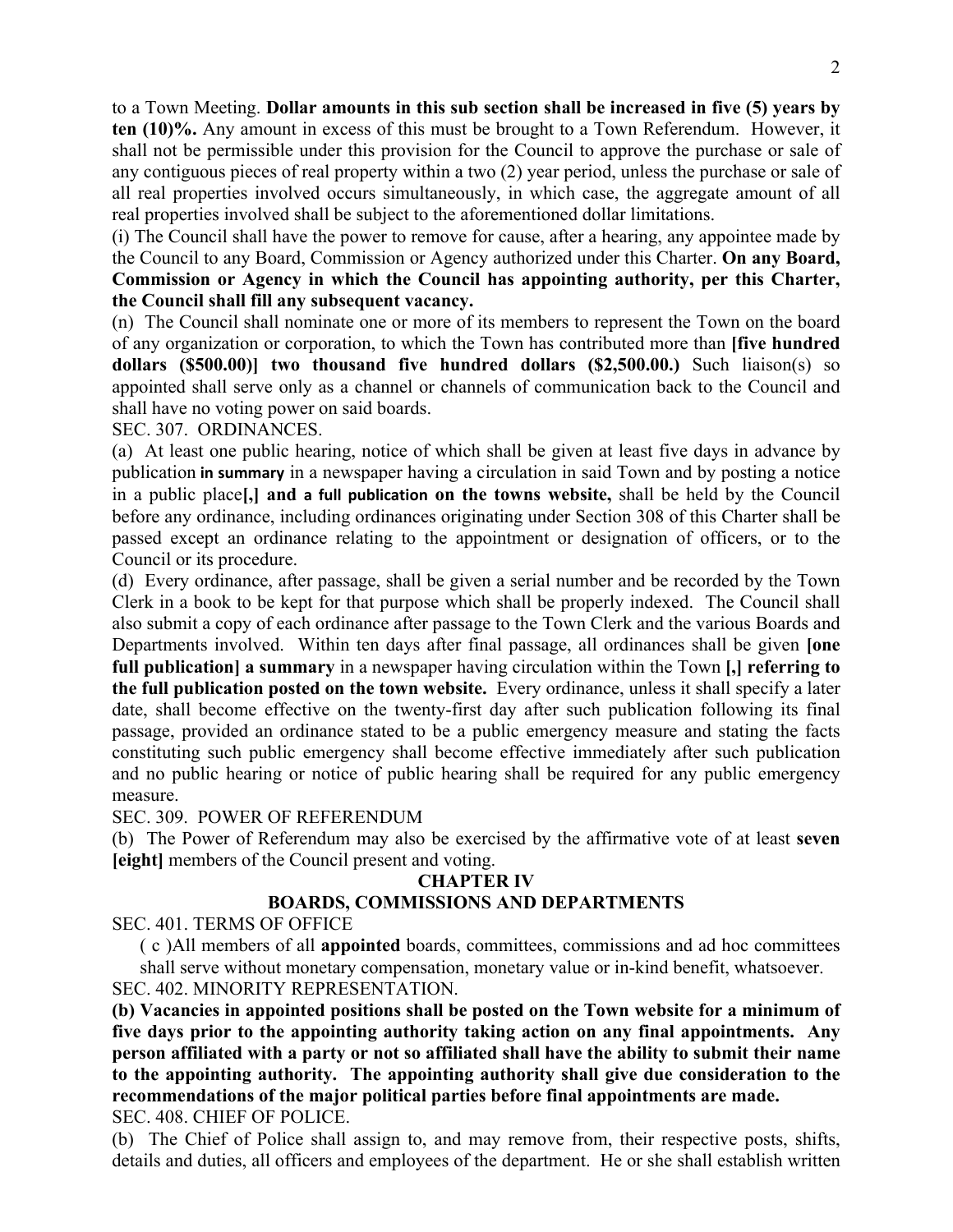rules and regulations concerning the operation of the department and the conduct of all officers and employees thereof. He or she shall be answerable to the Mayor for the efficiency, discipline and good conduct of the department, and for the care and custody of all property used by the department. Any appointments to the department must be made with the recommendation of the Chief of Police and the approval of the Mayor. Any promotions in the department must be made with the recommendation of the Mayor and Chief of Police. [and the approval of the Town Council.]

SEC. 409 ASSESSOR.

(b) The position of the Assessor shall hold no other elected or appointed position within the government of the Town of Wolcott or the State of Connecticut, **notwithstanding other provisions of the Charter**.

SEC. 410. PLANNING AND ZONING COMMISSION. The Mayor shall appoint a Planning and Zoning Commission subject to the approval of the Council which shall consist of five (5) electors of the Town, not more than three (3) of whom shall belong to any one political party, with duties as prescribed by the General Statutes.

(a) Terms of Office shall be as follows: Pursuant to General Statutes, no more than three commissioners may be replaced at any one time. Terms and appointments shall be as follows: Beginning January 1, 2006, the appointing authority shall appoint three (3) members to a oneyear term and two (2) members to a two-year term. Beginning January 1, 2007, those positions whose one-year term has expired will then be appointed to a two-year term. From that point forward, all positions shall be appointed to a two-year term. Such appointees shall continue to serve until their successors are appointed and qualify. At the conclusion of municipal elections and appointments to the Commission, an organizational meeting shall be held at their next scheduled meeting**. [Pursuant to Section 8-19 of General Statutes, if a vacancy arises prior to the completion of a term, such vacancy shall be filled by the Commission for the unexpired portion of the term.]** 

**[ SEC. 411. MUNICIPAL COUNTRY CLUB COMMISSION a.k.a FARMINGBURY HILLS COMMISSION. There shall be a Municipal Country Club Commission a.k.a. Farmingbury Hills Commission whose purpose shall be defined in the General Statutes and Town Ordinances.** 

**(a) Membership and Terms of Office: The Board shall be composed of five (5) members not more than three (3) of whom shall be of any one party who are electors of the Town of Wolcott, appointed by the Mayor with the approval of the Town Council. Terms of office shall be consistent with this Charter.]** 

SEC. 412. BUILDING INSPECTOR.

(b) All shall perform duties as prescribed by Local Ordinance and General Statutes.

## **[Section 412 (a) Building Inspector to read:]**

SEC 415. MUNICIPAL FINANCE OFFICER**:**

(a)There shall be a Municipal Finance Officer who shall be hired by the Town Council and shall be responsible to the Mayor.

The current town council appointed auditing firm shall submit to the Town Council for its approval qualification criteria to be followed by an interview committee. This qualification criteria must be adopted by the Town Council within 30 days of ratification of this charter. No appointment or reappointment may be made without a current council approved qualification criteria policy in place.

The Town Council shall appoint an interview committee made up of: The Mayor, Two Minority Council Members, Two Majority Council Members and One **nonvoting** Member of the Town Appointed Auditing Firm. The interview committee shall submit to the full Council a finalist.

The appointment or reappointment of a Municipal Finance Officer shall occur only with a minimum of seven (7) affirmative votes of the Council. The term of employment shall be for a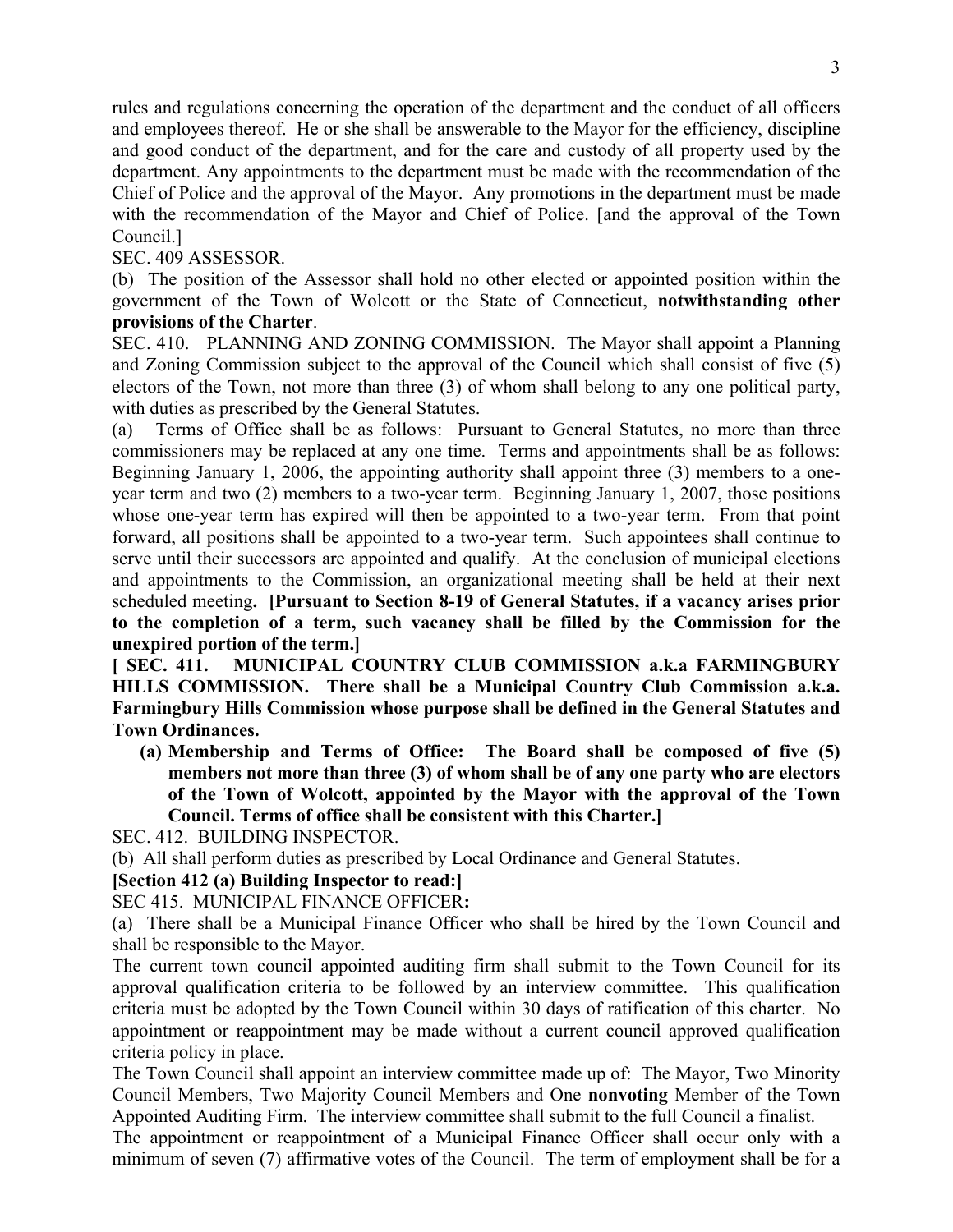two year contracted period approved by the Council that shall begin July 1st on non election years, retroactive to July 1, 2002. Sixty days prior to the expiration of the contract, the Town Council must vote to renew or non-renew that contract. In the case of non-renewal of the existing contract, the interviewing committee shall convene and proceed in accordance with this Charter.Should a vacancy occur in this position prior to the second year contracted date the Chief Accountant shall assume the position of the Municipal Finance Officer on an interim basis **not to exceed 6 months**.

#### SEC. 416. TOWN ATTORNEY

**(g) All Departments, Boards, Commissions, and the Board of Education, Superintendant and Managers shall forthwith submit a copy of all legal notice of claims, suits, and actions of any kind to the Town Attorney.** 

SECTION 423. COMMISSION FOR INDIVIDUALS WITH SPECIAL NEEDS**.** The Mayor shall appoint a Commission for Individuals with Special Needs, consisting of twelve (12) electors of the Town, no more than eight (8) of whom shall be members of the same political party and at least one of whom shall be a handicapped person. **[In addition to the twelve appointed members, the Mayor, the Chief of Police and the Director of Health or the Executive Director of the Health District of which the Town of Wolcott is a member, whichever the case may be, shall serve as ex-officio members with voting powers.]** The Commission's powers and duties shall be as prescribed by Town Ordinance and the terms of office shall be consistent with this Charter.

**SECTION 427. COMMISSION ON VETERAN'S ADVOCACY. The mayor shall appoint a Commission on Veteran's Advocacy consisting of seven members not more than four of whom shall be from one political party. One member shall be nominated by the Wolcott Veterans of Foreign Wars Post 1979, and one member shall be nominated by the Wolcott American Legion Post 165, and the Wolcott Assessor. The Commission's powers and duties shall be as prescribed by the Town Ordinance and terms shall be consistent with the Charter.**

#### **CHAPTER V MAYOR**

SECTION 501. MAYOR.

(g) The Mayor shall appoint, or remove, all department heads and other officers and employees of the town, except as otherwise specifically provided by this Charter and except employees in the offices of elected officers or boards and officers and boards appointed by the Council. Notwithstanding the foregoing, employment contracts with the Deputy Chief of Police, Superintendent of Public Works, Chief Accountant, and Senior Center Activities Coordinator, shall require Council approval as shall the removal of any such department head from office. In lieu of any appointment by the Mayor of any of his or her appointees to any office under his or her jurisdiction, subject to approval of the Council, the Mayor may perform the duties of such office. **On any Board, Commission, or Agency in which the Mayor has appointing authority, per this Charter, the Mayor shall fill any subsequent vacancy.**

(h) In the event of the Mayor's absence or disability for a period of three (3) or more days, but less than thirty (30) days, the Chairman of the Town Council shall be temporary Mayor, notwithstanding section 301 herein, unless the Mayor has designated such a person. If the Mayor designates other than an elected Town official, his or her designee must be approved by the Council. The temporary Mayor shall conduct such business as is necessary to the daily management of Town affairs. After more than thirty (30) consecutive days of his or her disability, the Office of Mayor shall be filled by the Chairman of the Town Council on an interim basis as temporary mayor until such time as an Acting Mayor is appointed. Within an additional thirty (30) consecutive days of his or her disability the Office of Mayor shall be filled by an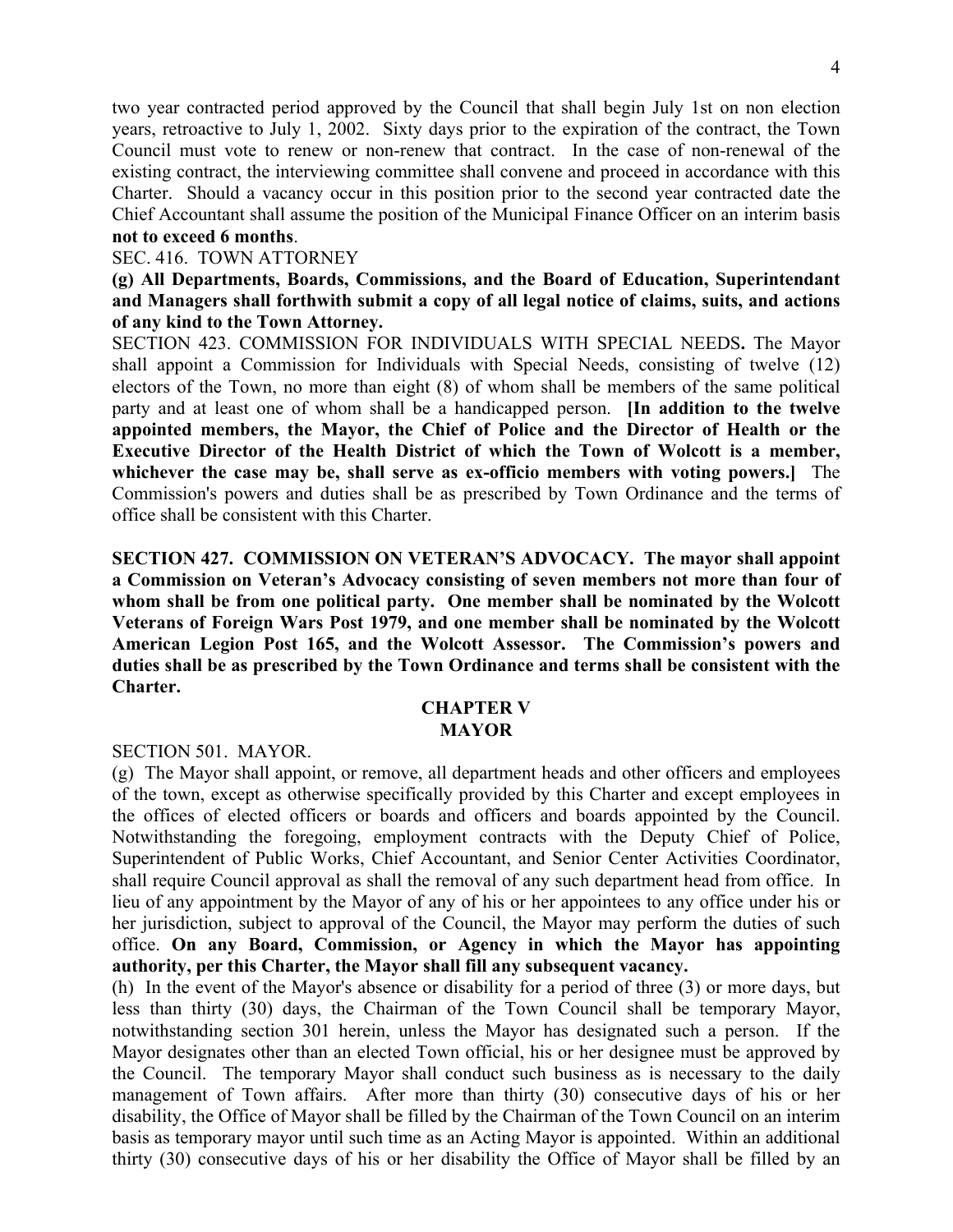Acting Mayor appointed by the party from which the Mayor was elected. If the Mayor was elected as an Unaffiliated Candidate, that being a candidate not elected from a "Major Party" or a "Minor Party" or as a candidate not having a "Party Designation Committee," all as defined in Section 9-372 of the Connecticut General Statutes, then a Town Meeting shall be scheduled by the Town Council to be held within thirty (30) days after the next meeting of the Town Council to select an Acting Mayor. Any resident eligible to hold public office may file a verified petition with the Town Clerk signed by at least the equivalent of 1% of the total number of votes cast in the last regular election for the Office of Mayor of the Town of Wolcott, to become a candidate at the Town meeting. The Town Committee of each party may designate a candidate for Acting Mayor at said Town Meeting. The Chairman of the Council shall serve until the Town Committee or Town meeting certifies the appointment of Acting Mayor, in accordance with this provision. Nothing herein shall be construed to preclude the elected Mayor from resuming his or her office during the term of said office. If the absence of the Mayor is due to disability during his or her term of office, the Council shall make provision to pay him or her his or her full salary for a period of **[ three] six weeks**. Compensation for the Acting Mayor shall be at the same rate as that of the elected Mayor. The Acting Mayor shall have all the powers and duties of the Mayor.

# **CHAPTER VII FINANCE AND TAXATION**

SEC. 703. APPROPRIATIONS, LAYING OF TAX.

(a) Not less than thirty (30) days before the beginning of the fiscal year, the Council shall hold a public hearing, at which budgets for the ensuing fiscal year, as prepared pursuant to the provisions of Section 701 and 702, shall be presented, and at which all persons shall be heard in regard to any appropriation which they are desirous that the Council should recommend or reject. The Council shall, after such public hearing, hold a special meeting at which it shall consider the budgets so presented and any other matters brought to its attention and shall thereupon prepare and cause to appear in a newspaper having a substantial circulation in the Town, a report in a form prescribed by the [Commissioner of Revenue Services] **Secretary of the Office of Policy and Management** containing the itemized information prescribed by **CGS. [by Section 7-344 of the General Statutes.]** 

SEC. 704. POWERS OF THE MAYOR AND COUNCIL AS TO EXPENDITURES, INTER AND INTRA DEPARTMENT TRANSFERS, TOWN MEETINGS.

(c) All transfers whether interdepartmental or intradepartmental within the approved budget for any fiscal year may be made upon the recommendation of the Mayor with approval by the Council. Intradepartmental transfers can be done without Council approval for any amount under **[\$100.00.] five thousand dollars (\$5,000.00).** 

(d) If any occasion arises whereby more money is needed for any budget item of the Town than has been appropriated as provided in this Charter, the Mayor may approve additional expenditures up to five thousand dollars (\$5,000.00), not to exceed the contingent fund, and shall notify the Council of such fact within thirty (30) days and the Council shall make **the** necessary appropriations, therefore.

(e) If any occasion arises whereby an additional appropriation is required in amount exceeding **[\$5,000.00] twenty thousand dollars (\$20,000.00)** but less than **[\$20,000.00] fifty thousand dollars (\$50,000.00),** said appropriation may be made upon recommendation of the Mayor with the approval by the Council up to a maximum additional appropriation **of [\$50,000.00.] one hundred thousand dollars (\$100,000.00).** 

(f) In the event that an additional appropriation exceeds **[\$20,000.00] one hundred thousand dollars (\$100,000.00) ,** such appropriation shall not be made until the same has been voted by the Town at a meeting called for such purpose, provided that said appropriation has been recommended by the Mayor and approved by the Council.